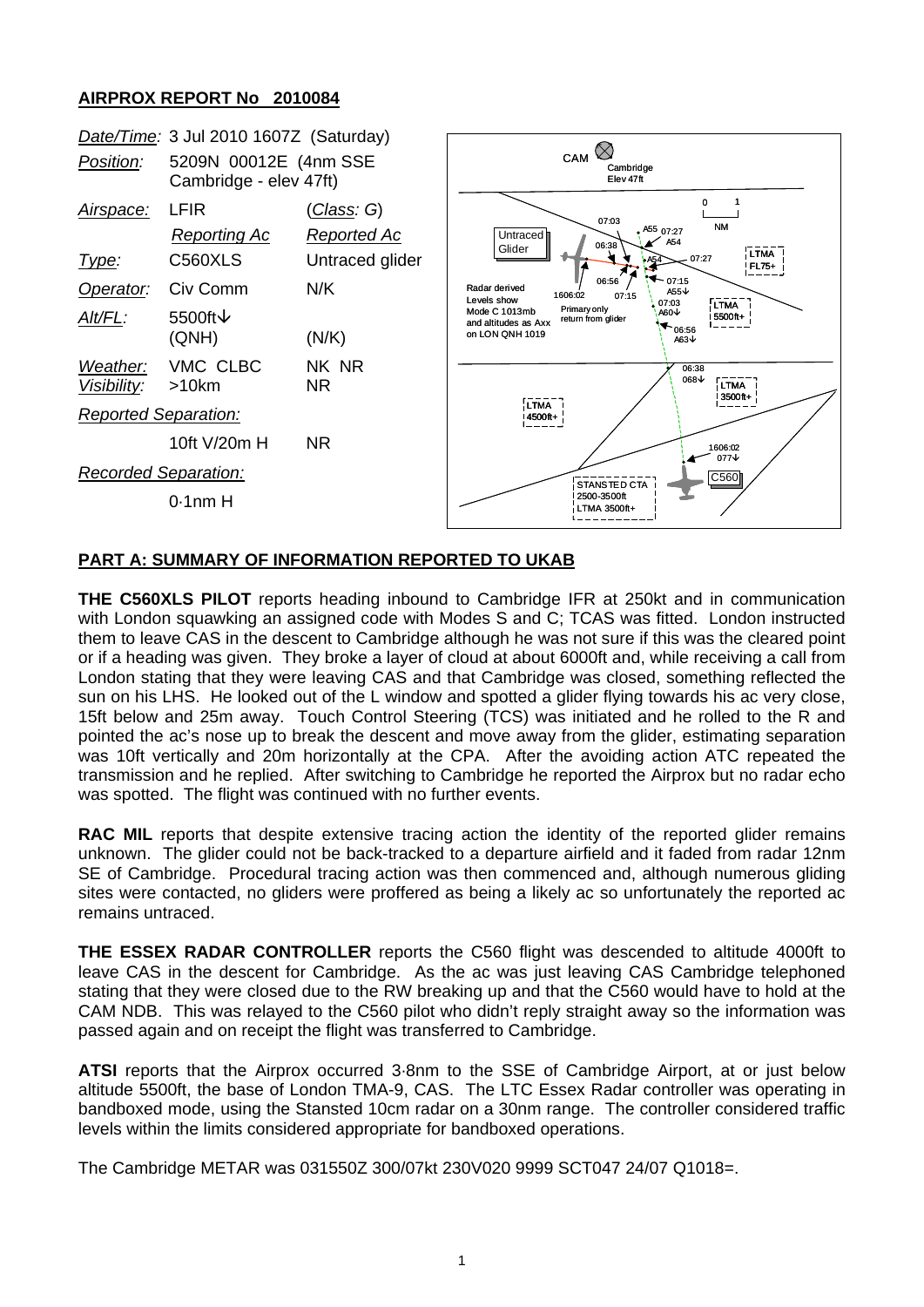Cambridge is situated in Class G airspace and lies just to the N of the boundary of CAS, London TMA-9 and TMA-18. The C560 was on a flight from Dublin to Cambridge and in receipt of a RCS; the ac was required to leave CAS for the last portion of the flight to Cambridge.

The glider was routeing W to E below the base of CAS. Tracing action after the incident did not identify the glider involved. The C560 pilot's written report stated that the event occurred at altitude 5500ft and 400ft below cloud.

With fine weather conditions on the day, radar recording shows that there was considerable activity outside CAS, with a high density of GA traffic in the area to the NW of Stansted and around Cambridge. Many of these were primary radar contacts, with the probability of a number being gliders.

The Essex Radar controller was experienced and had operated at the unit for a period of 15yr, holding a valid APR competency certificate for both Stansted and Gatwick. The controller had been in position for 30min prior to the incident and reported being fully rested prior to the start of shift. During the period prior to the event the workload was assessed by ATSI as being moderate.

The C560 was transferred to Essex Radar by LTC NE Deps and at 1604:25, the flight contacted Essex Radar, 6·9nm NW of Stansted Airport, in a L turn onto a heading 050° and maintaining FL90. The C560 flight was instructed to descend to altitude 6000ft on QNH 1018mb and was then given a direct routeing to Cambridge and at 1605:43 was given further descent, *"C560 c/s descend to altitude four thousand feet in the descent you will leave controlled airspace."* The pilot did not acknowledge this and Essex Radar repeated the instruction. At 1606:03, the pilot responded, *"descending altitude four thousand feet and we'll leave controlled airspace in the descent C560 c/s."* It was noted that the C560 was instructed to descend to an altitude of 4000ft and that may have given the impression of an executive, protected clearance, rather than the MATS 1 phraseology 'Cleared to leave controlled airspace by descent', with an acceptance level from Cambridge. The pilot was not asked what type of service was required outside CAS.

At 1606:02, radar recording shows the C560, passing FL77, 10·5nm N of Stansted in a L turn, with a slow moving primary contact tracking E, 6·5nm NW of the C560. The controller later commented that the glider was not seen.

At 1606:37, a phone call from Cambridge was accepted by the Essex Radar controller. Cambridge reported that the main RW had been closed and would result in the C560 having to divert. It was agreed that the C560 would be routed to the CAM hold whilst diversion arrangements were made. At this point the radar recording shows the C560 passing FL68, with a slow moving primary contact in the ac's 1130 position at range 3·4nm. During the phone conversation, an ac inbound to Stansted twice requested distance to run, without an acknowledgement. At 1606:56, the radar recording shows the C560 passing altitude 6300ft QNH with the unknown contact in its 1130 position at range 2·4nm. Essex Radar then replied, *"Sorry I was on the phone there station calling say again."* A flight responded and the distance to touchdown was provided.

The C560 pilot's written report indicated the cloud base was 6000ft. At 1607:03, the radar recording shows the C560 passing altitude 6000ft and the glider in its 1130 position at range 1·4nm. The Essex Radar controller informed the C560, *"And C560 c/s the unfortunately Cambridge has just had to close because of a runway deterioration erm so you won't be able to land there but if you wanna contact them now on one two three decimal six and they'll come back to me okay."* At 1607:16, the C560 pilot replied, *"Standby."* 

[UKAB Note (1): The radar recording at 1607:15 shows the C560 at altitude 5500ft, which is the base of CAS, with the glider in its 10 o'clock range 0·4nm. On the next sweep 6sec later the glider has faded from radar whilst the C560 is seen to level at altitude 5400ft QNH. The glider reappears on the next sweep at 1607:27 in the C560's 6 o'clock range 0·7nm, the C560 still level at altitude 5400ft. The next sweep show the C560's Mode C indicating a climb to 5500ft before it then commences a descent towards Cambridge. The CPA occurs just after the glider fades and, taking into account the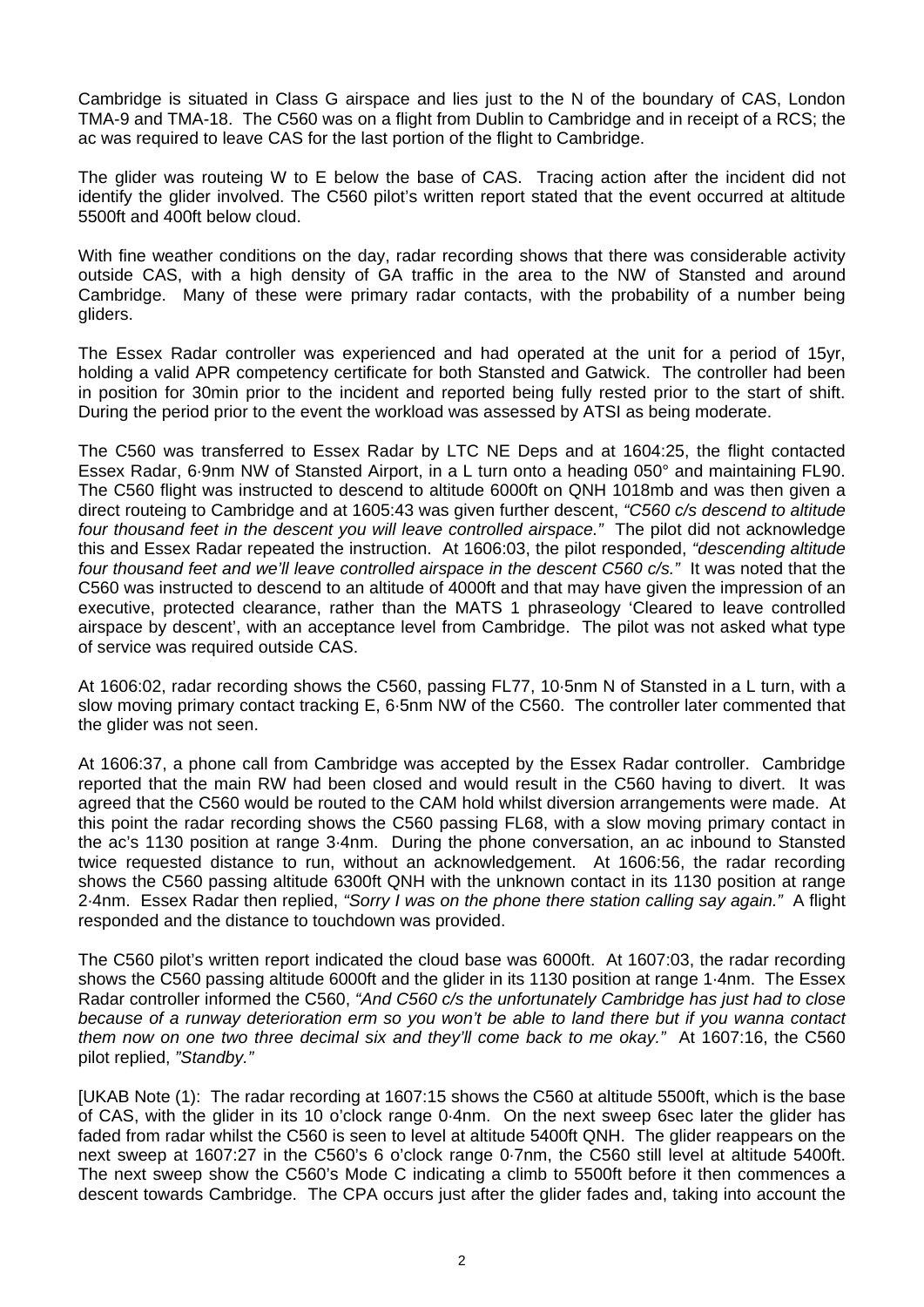glider's track and speed prior to and post fade, it is estimated the C560 passed about 0·1nm ahead of the glider.]

The controller later explained that the supervisor was informed regarding the situation at Cambridge and then assisted in answering further phone calls.

At 1607:36, the C560 responded, *"Er C560 c/s sorry er we almost hit a glider that's why I had to put you on standby could you please say again last information."* The controller passed the same message, *"Affirm Cambridge er the runway's had to close er due to runway deterioration er you won't be able to land there if you want to hold at the Charlie Alpha Mike and contact Cambridge one two three decimal six they'll keep you advised."* The pilot of the C560 replied, *"Okay er we'll enter the hold at Charlie Alpha Mike and er one two three decimal six er C560 c/s."*

The Essex Radar controller later stated that at no point was he aware of the primary contact and the controller did not hear the pilot reporting that the ac had almost hit a glider. It only became apparent to the controller, who was very surprised, when listening to a replay of events at a later stage. The controller was unable to explain why he had not seen the primary contact and accepted that it must have been visible on radar. It may have been that the contact was one of many, moving very slowly and not very noticeable, compared with the more prominent ac in CAS with SSR labels.

In discussing the sequence of events, the controller explained that he could not recall events exactly, but remembers the phone call from Cambridge being an unusual occurrence and distraction at a point when the C560 was about to leave the base of CAS. The controller described how, after the phone conversation, the supervisor had been informed about the situation at Cambridge, probably at the time when the pilot reported the glider and this may have been a cause for the controller misshearing a portion of the pilot's transmission.

When asked about the change of service, the controller explained that, because Cambridge is close to the boundary of CAS, ac are routinely transferred and the RCS terminated, at the boundary. The controller recognised that when the C560 left CAS, the radar service had not been terminated or changed. CAP493, Manual of Air Traffic Services, Part 1 (MATS Pt1), Section 1, Chapter 5, page 1, Paragraph 1.2.2, states:

- 'Pilots must be advised if a service commences, terminates or changes when:
- a) they are operating outside controlled airspace; or
- b) they cross the boundary of controlled airspace.'

The controller was asked if, prior to aircraft leaving CAS, it was normal to scan ahead for conflicting traffic operating in the adjacent uncontrolled airspace. The controller confirmed that this was normal practice and could not remember scanning ahead or seeing the slow moving primary contact. The controller added that the radar service would normally have been terminated as the C560 approached the base of CAS and the flight transferred to Cambridge. Had the controller noticed the unknown primary contact, TI would have been passed.

The controller accepted that workload was moderate, but considered traffic levels within the limits for bandboxed operations however, it is not always possible to predict workload increases due to unusual events.

NATS Swanwick have undertaken a number of actions as a result of this incident, including a review of current safety risks and MATS Pt2 procedures relating to aircraft leaving and joining CAS.

A Safety Notice SIN 002/10 SWN was issued by NATS Swanwick on 16/07/10 to raise awareness of the incident and emphasise the importance of changing service for ac leaving CAS by descent.

A Supplementary Instruction SI 139/10 LTC, was issued by NATS Swanwick on 14/12/10, making the following addition to TC MATS Pt 2, GEN section: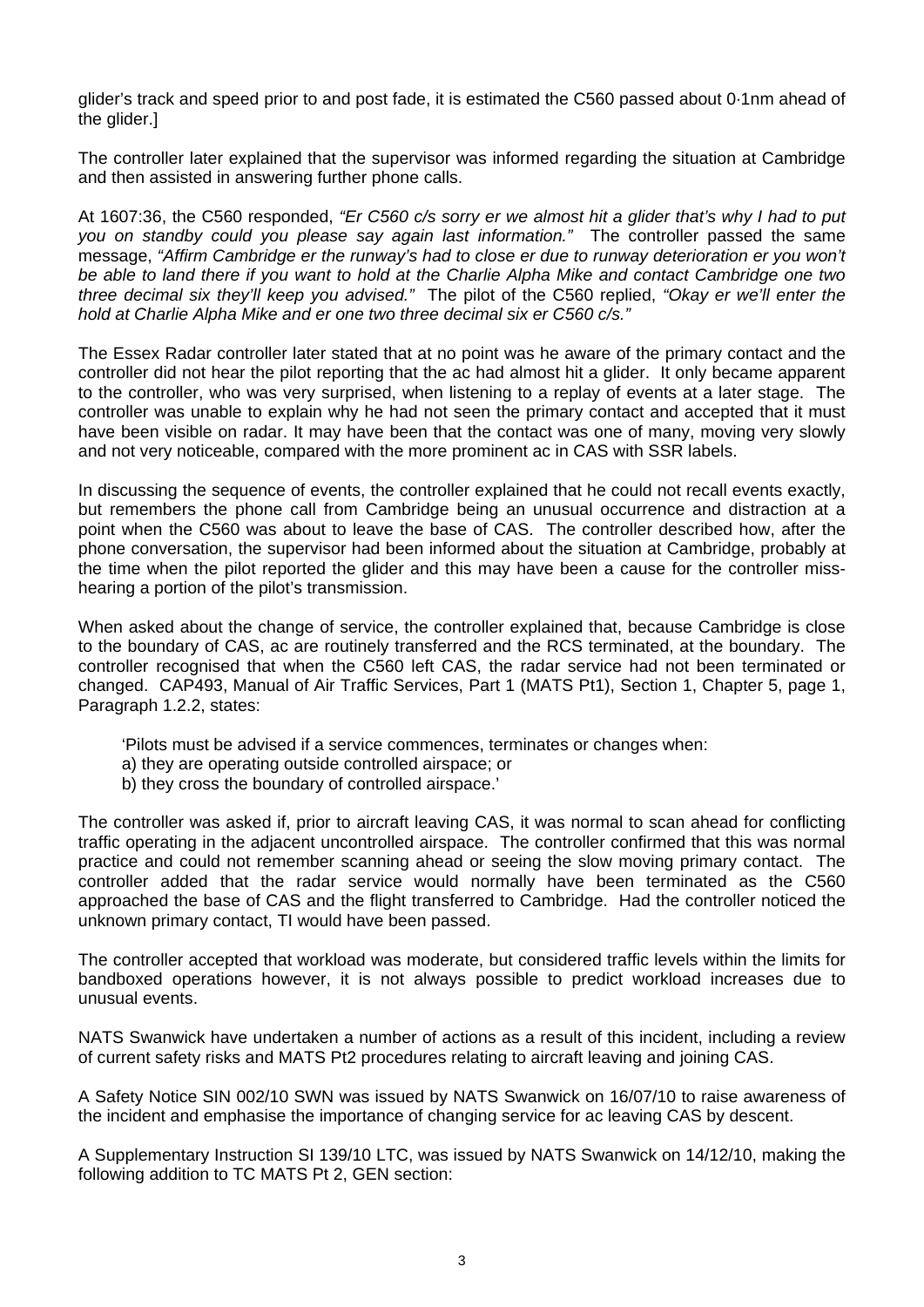'A pilots ultimate responsibility to avoid collisions within Class F and G airspace is detailed in MATS Part 1, Section 1, Chapter 11 Page 1. According to MATS Part 1, Section 1, Chapter 5, controllers must advise a pilot if a service terminates or changes when they cross the boundary of CAS. If due to workload or other factors the exact point at which the aircraft leaves CAS cannot be monitored, controllers must advise the pilot what type of service will be provided outside CAS before the aircraft has left CAS. If the anticipated service is passed to the pilot before the aircraft leaves CAS, the point at which the service will change should be stated with reference to a FL/Alt or distance.'

The Essex Radar controller instructed the C560 to descend to 4000ft, leaving CAS in the descent. The pilot was not advised of the point at which the radar service would be terminated and therefore may not have been fully aware of the transition into Class G airspace. MATS Pt1, Section 1, Chapter 11 page 1, Paragraph 2.2.1, states:

'Within Class F and G airspace, regardless of the service being provided, pilots are ultimately responsible for collision avoidance and terrain clearance, and they should consider service provision to be constrained by the unpredictable nature of this environment……'

At the crucial point when the C560 was approaching the base of CAS, with the glider displayed on the radar, (albeit as a slow moving, less prominent radar return), the Essex controller's attention was concentrated on the ILS traffic and phone call from Cambridge.

The Essex Radar controller considered traffic levels to be within the limits for bandboxed operations. It is recognised that it is not always possible to predict in advance unforeseen events or factors that can quickly generate additional workload. However, CAA ATSI assesses that the workload and distraction were factors which diverted the controller's attention away from the C560 as it left CAS and resulted in:

a) the controller not detecting the radar return of the slow moving glider and consequently not passing a warning or avoiding action.

b) the controller not hearing the pilot's transmission concerning the gliders proximity.

The C560 left CAS by descent and the Essex Radar controller did not properly terminate or change the level of service. In examining MATS Pt1, CAA ATSI considered that little guidance is provided to controllers with regard to duty of care and the changing responsibilities of pilots and controllers when ac transition from controlled to uncontrolled airspace or vice versa.

#### ATSI RECOMMENDATIONS.

It is recommended that:

The CAA review the guidance, phraseology and procedures for air traffic controllers and pilots with regard to aircraft leaving and joining controlled airspace, with particular reference to the changing responsibilities of pilots and controllers when aircraft transition from uncontrolled to controlled airspace and vice versa.

NATS Swanwick LTC review their procedures for bandboxed operations.

## **PART B: SUMMARY OF THE BOARD'S DISCUSSIONS**

Information available included reports from the pilots of the C560, transcripts of the relevant RT frequencies, radar video recordings, reports from the air traffic controllers involved and reports from the appropriate ATC authorities.

Although the Essex Radar controller had informed the C560 crew that they would be leaving CAS in descent, it was not stated when this would occur. Airspace boundary levels are depicted on en-route charts and would normally be shown on a moving map display if the ac was EFIS equipped.